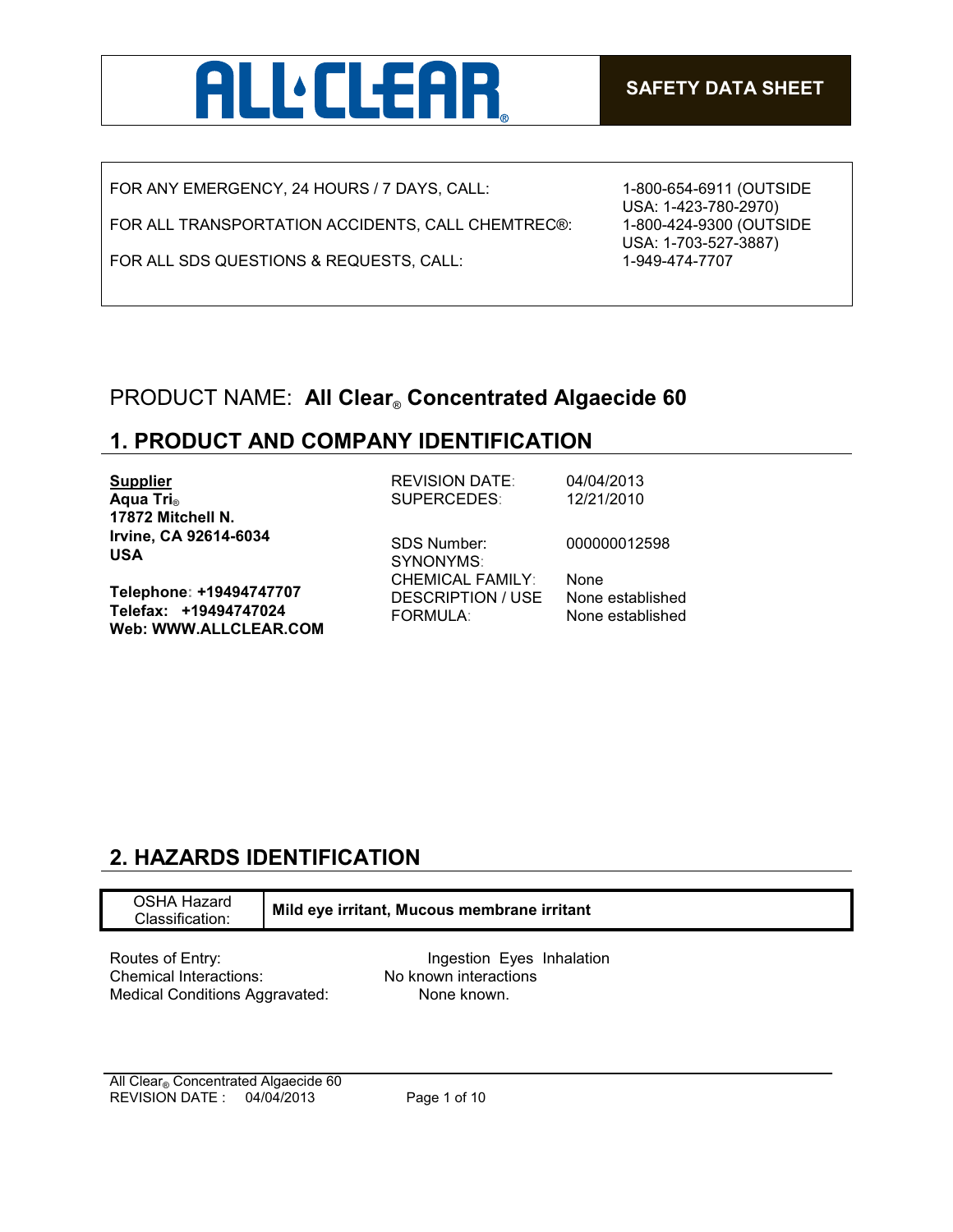

## Human Threshold Response Data

Odor Threshold Not established for product.

Irritation Threshold Not established for product.

## **Hazardous Materials Identification System / National Fire Protection Association Classifications**

| Hazard Ratings: | Health | Flammability | Physical / Instability | PPI / Special<br>hazard. |
|-----------------|--------|--------------|------------------------|--------------------------|
| HMIS            |        |              |                        |                          |
| <b>NFPA</b>     |        |              |                        |                          |

### Immediate (Acute) Health Effects

| Inhalation Toxicity:         | Not expected to be an inhalation hazard at ambient conditions.<br>Inhalation of mist or vapor may cause irritation to the mucous<br>membranes of the respiratory tract. Not expected to be toxic by<br>inhalation. |
|------------------------------|--------------------------------------------------------------------------------------------------------------------------------------------------------------------------------------------------------------------|
| Skin Toxicity:               | Not expected to cause irritation. Not expected to be toxic from dermal<br>contact.                                                                                                                                 |
| Eye Toxicity:                | Contact may cause mild irritation consisting of transient redness,<br>swelling, and mucous membrane discharge to the conjunctiva. No<br>corneal involvement or visual impairment is expected.                      |
| Ingestion Toxicity:          | May be harmful if swallowed. Ingestion may cause gastrointestinal<br>irritation, nausea, vomiting and diarrhoea.                                                                                                   |
| Acute Target Organ Toxicity: | May cause mild eye irritation. Ingestion may cause mild gastrointestinal<br>discomfort.                                                                                                                            |

### Prolonged (Chronic) Health Effects

| Carcinogenicity:               | This product is not known or reported to be carcinogenic by any<br>reference source including IARC, OSHA, NTP or EPA.                                                                    |
|--------------------------------|------------------------------------------------------------------------------------------------------------------------------------------------------------------------------------------|
| Reproductive and               | This chemical has been tested in laboratory animals and no evidence of                                                                                                                   |
| Developmental Toxicity:        | teratogenicity or fetotoxicity was seen.                                                                                                                                                 |
| Inhalation:                    | There are no known or reported effects from chronic exposure except for<br>effects similar to those experienced from acute exposure.                                                     |
| <b>Skin Contact:</b>           | There are no known or reported effects from chronic exposure.                                                                                                                            |
| Skin Absorption:               | No significant adverse effects to health would be expected to occur.                                                                                                                     |
| Ingestion:                     | There are no known or reported effects from chronic ingestion except for<br>effects similar to those experienced from single exposure.                                                   |
| Sensitization:                 | This material is not known or reported to be a skin or respiratory<br>sensitizer. A similar product was found to be a negative skin sensitizer<br>in the Guinea pig Buehler method test. |
| Chronic Target Organ Toxicity: | There are no known or reported target organ effects from chronic<br>exposure.                                                                                                            |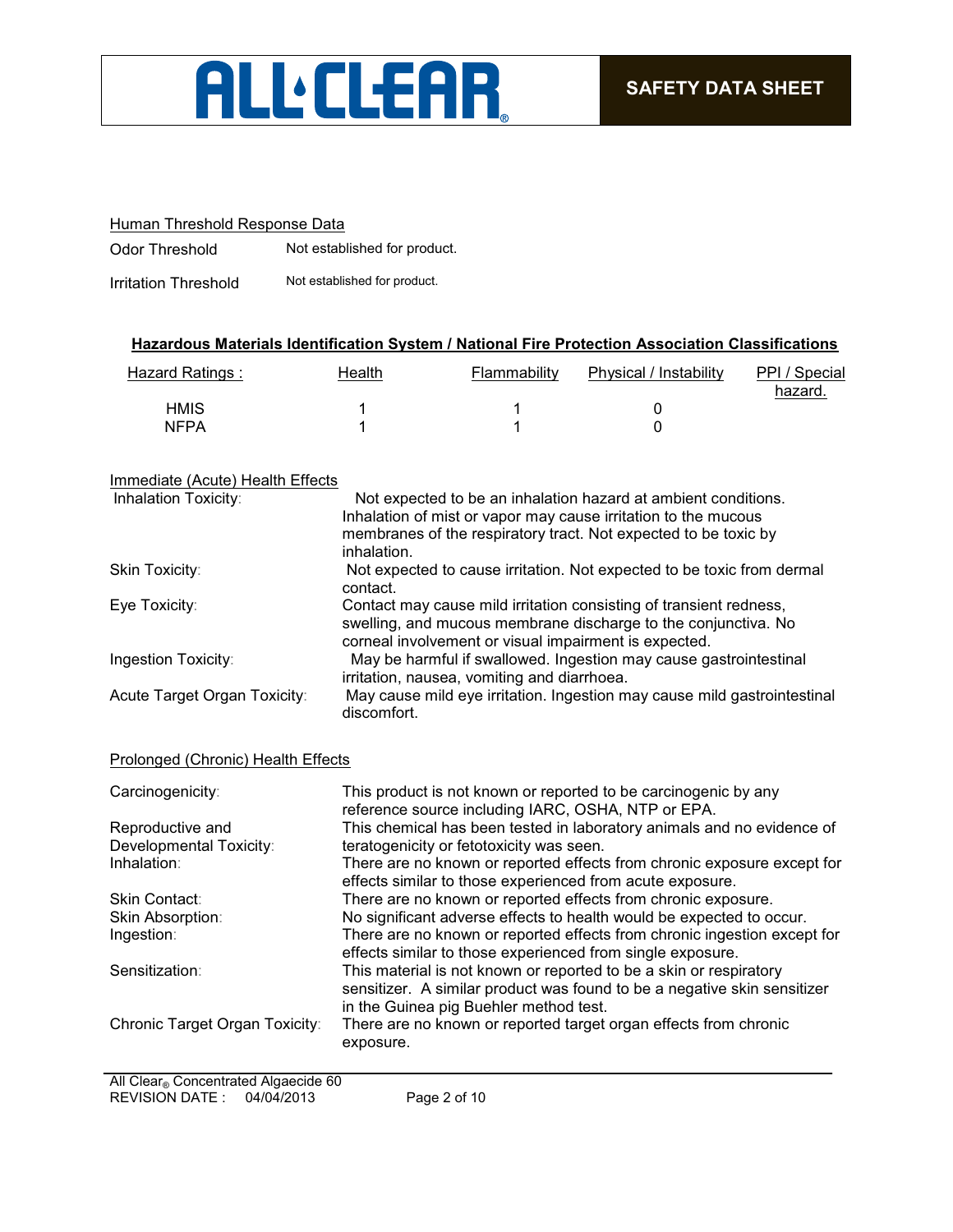

Supplemental Health Hazard Information :

This information is not available.

## **3. COMPOSITION / INFORMATION ON INGREDIENTS**

 $CAS OR CHEMICAL NAME$   $CAS #$   $% RANGE$ 

POLY [OXYETHYLENE (DIMETHYLIMINIO) ETHYLENE

31512-74-0

# **4. FIRST AID MEASURES**

| General Advice: | Call a poison control center or doctor for treatment advice. For 24-hour<br>emergency medical assistance, call Arch Chemical Emergency Action Network at<br>1-800-654-6911. Have the product container or label with you when calling a<br>poison control center or doctor, or going for treatment. |
|-----------------|-----------------------------------------------------------------------------------------------------------------------------------------------------------------------------------------------------------------------------------------------------------------------------------------------------|
| Inhalation:     | IF INHALED: Move person to fresh air. If person is not breathing, call 911 or an<br>ambulance, then give artificial respiration, preferably mouth-to-mouth if possible.<br>Call a poison control center or doctor for further treatment advice.                                                     |
| Skin Contact:   | IF ON SKIN OR CLOTHING: Take off contaminated clothing. Rinse skin<br>immediately with plenty of water for 15-20 minutes. Call a poison control center or<br>doctor for treatment advice.                                                                                                           |
| Eye Contact:    | IF IN EYES: Hold eye open and rinse slowly and gently with water for 15-20<br>minutes. Remove contact lenses, if present, after the first 5 minutes, then<br>continue rinsing eye. Call a poison control center or doctor for treatment advice.                                                     |
| Ingestion:      | IF SWALLOWED: Call a poison control center or doctor immediately for treatment<br>advice. Have person sip a glass of water if able to swallow. Do not induce<br>vomiting unless told to do so by a poison control center or doctor. Do not give<br>anything by mouth to an unconscious person.      |

## **5. FIRE FIGHTING MEASURES**

| Flammability Summary (OSHA):                             | Combustible above 93 deg. C / 200 deg. F.                                       |
|----------------------------------------------------------|---------------------------------------------------------------------------------|
| <b>Flammable Properties</b><br>Flash Point:              | 100 $^{\circ}$ C                                                                |
| Fire / Explosion Hazards:<br><b>Extinguishing Media:</b> | May be ignited by open flame.<br>Water fog Carbon dioxide (CO2) Foam Dry powder |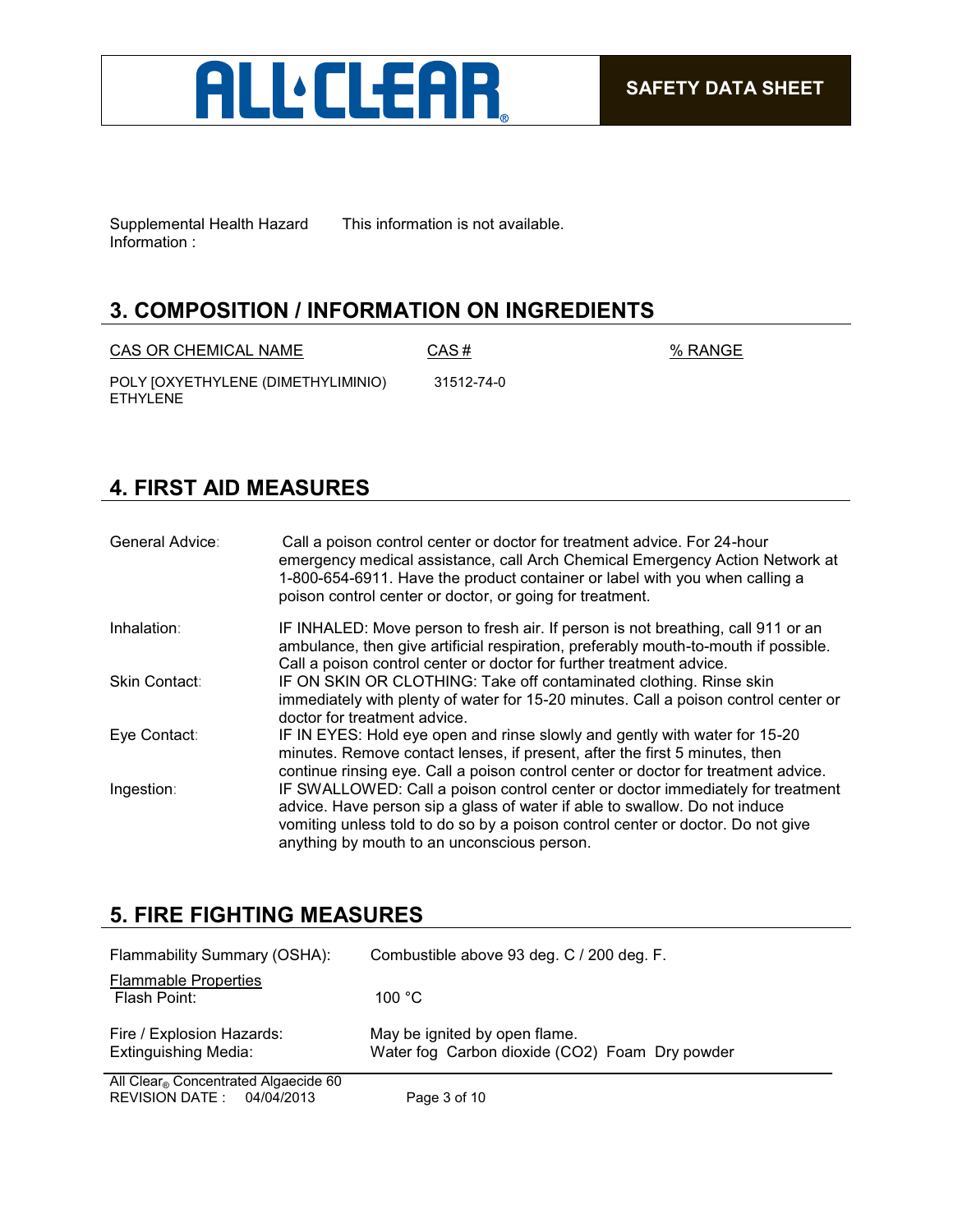

Fire Fighting Instructions: Use water spray to cool unopened containers. In case of fire, use normal fire-fighting equipment and the personal protective equipment recommended in Section 8 to include a NIOSH approved self-contained breathing apparatus.

## **6. ACCIDENTAL RELEASE MEASURES**

| Personal Protection for Emergency<br>Situations: | Use the personal protective equipment recommended in Section 8<br>and a NIOSH approved self-contained breathing apparatus.                                                                                                                                                                                              |
|--------------------------------------------------|-------------------------------------------------------------------------------------------------------------------------------------------------------------------------------------------------------------------------------------------------------------------------------------------------------------------------|
| <b>Spill Mitigation Procedures</b>               |                                                                                                                                                                                                                                                                                                                         |
| Air Release:                                     | not applicable                                                                                                                                                                                                                                                                                                          |
| Water Release:                                   | solublelf the product contaminates rivers and lakes or drains inform<br>respective authorities.                                                                                                                                                                                                                         |
| Land Release:                                    | Contain spillage, soak up with non-combustible absorbent material,<br>(e.g. sand, earth, diatomaceous earth, vermiculite) and transfer to a<br>container for disposal according to local / national regulations (see<br>section 13). Do not contaminate ponds, waterways or ditches with<br>chemical or used container. |
| Additional Spill Information :                   | Prevent further leakage or spillage if safe to do so. Use personal<br>protective equipment as required. Evacuate personnel to safe areas.<br>Remove all sources of ignition.                                                                                                                                            |

## **7. HANDLING AND STORAGE**

| Handling:                           | Do not take internally. Avoid contact with skin, eyes and clothing. If<br>in eyes or on skin, rinse well with water. Avoid breathing vapors,<br>mist or gas. |
|-------------------------------------|--------------------------------------------------------------------------------------------------------------------------------------------------------------|
| Storage:                            | Store in a cool, dry and well ventilated place. Isolate from<br>incompatible materials. Do not freeze.                                                       |
| Incompatible Materials for Storage: | Refer to Section 10, "Incompatible Materials."                                                                                                               |

## **8. EXPOSURE CONTROLS / PERSONAL PROTECTION**

Ventilation: No exposure limits exist for the constituents of this product. Additional ventilation beyond that of general exhaust is not normally required.

Protective Equipment for Routine Use of Product

REVISION DATE : 04/04/2013 Page 4 of 10 All Clear<sub>®</sub> Concentrated Algaecide 60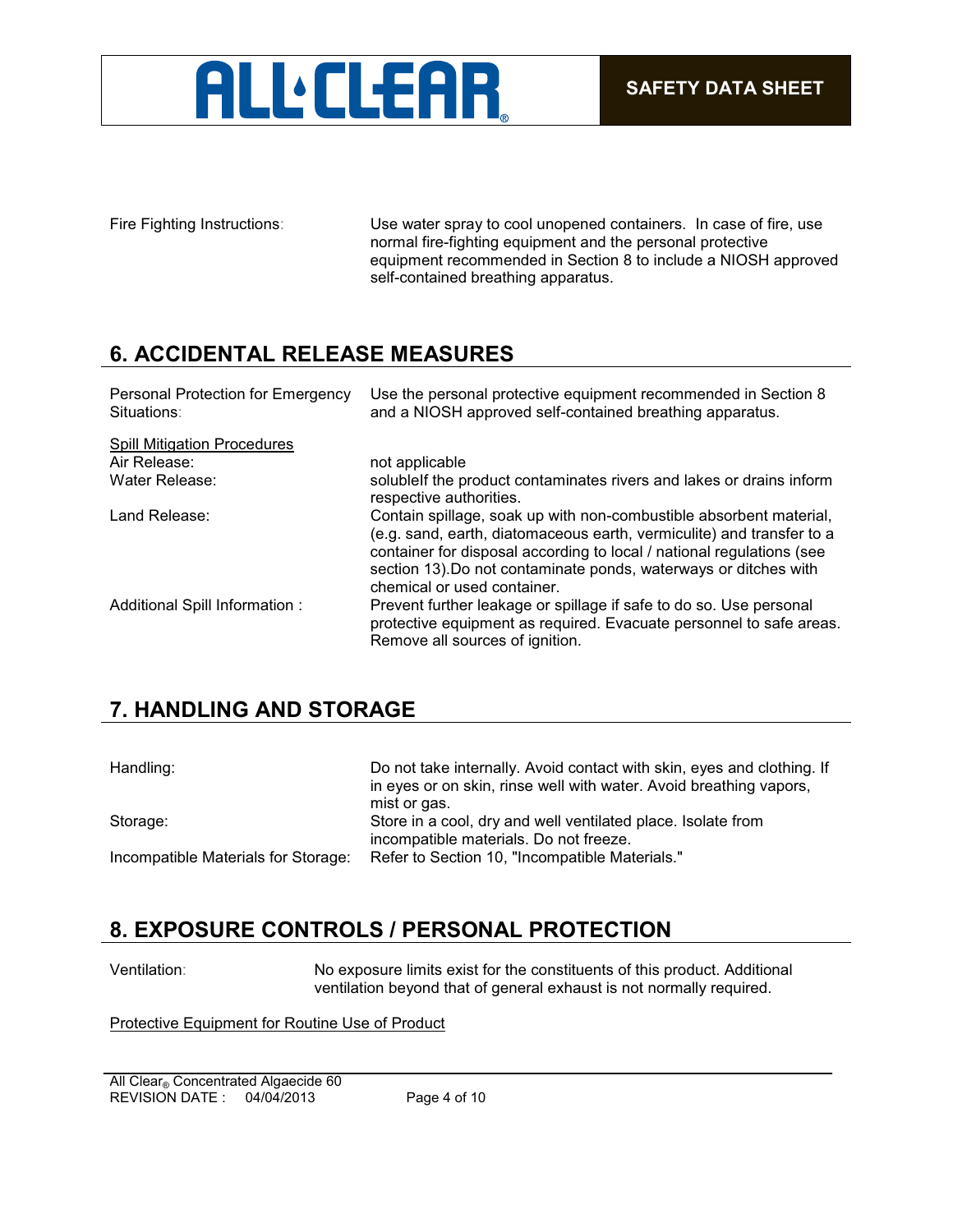# ALL'CLEAR

| <b>Respiratory Protection:</b>         | Respiratory protection not normally needed., If vapors, mists or aerosols are<br>generated, wear a NIOSH approved respirator., Wear a NIOSH approved<br>N95 respirator. |
|----------------------------------------|-------------------------------------------------------------------------------------------------------------------------------------------------------------------------|
| Skin Protection:                       | Impervious gloves                                                                                                                                                       |
| Eye Protection:                        | Safety glasses with side-shields                                                                                                                                        |
| Protective Clothing Type:              | impervious clothing                                                                                                                                                     |
| <b>General Protective</b><br>Measures: | Emergency eyewash should be provided in the immediate work area.                                                                                                        |
| Exposure Limit Data                    |                                                                                                                                                                         |
|                                        |                                                                                                                                                                         |

| <b>CHEMICAL NAME</b> | CAS # | Name of Limit | Exposure |
|----------------------|-------|---------------|----------|
| No Data Found        |       |               |          |

# **9. PHYSICAL AND CHEMICAL PROPERTIES**

| <b>Physical State:</b><br>Form<br>Color:<br>Odor:<br>Molecular Weight:<br>Specific Gravity:<br>pH : | liquid<br>No data.<br>No data.<br>No data.<br>None established<br>1.15<br>20 °C<br>$6.0 - 8.0$        |
|-----------------------------------------------------------------------------------------------------|-------------------------------------------------------------------------------------------------------|
| <b>Boiling Point:</b>                                                                               | $>$ 100 °C<br>212 °F                                                                                  |
| Freezing Point:                                                                                     | < 0 °C<br>32 °F                                                                                       |
| Melting Point:                                                                                      | < 0 °C<br>32 °F                                                                                       |
| Density:<br><b>Bulk Density:</b><br>Vapor Pressure:<br>Vapor Density:<br>Viscosity:                 | no data available<br>no data available<br>no data available<br>no data available<br>125 mPas<br>20 °C |
| Solubility in Water:<br>Partition coefficient n-<br>octanol/water:                                  | completely soluble<br>No data.                                                                        |
| <b>Evaporation Rate:</b><br>Oxidizing:<br>Volatiles, % by vol.:<br><b>VOC Content</b>               | no data available<br>None established<br>no data available<br>no data available                       |

REVISION DATE : 04/04/2013 Page 5 of 10 All Clear<sub>®</sub> Concentrated Algaecide 60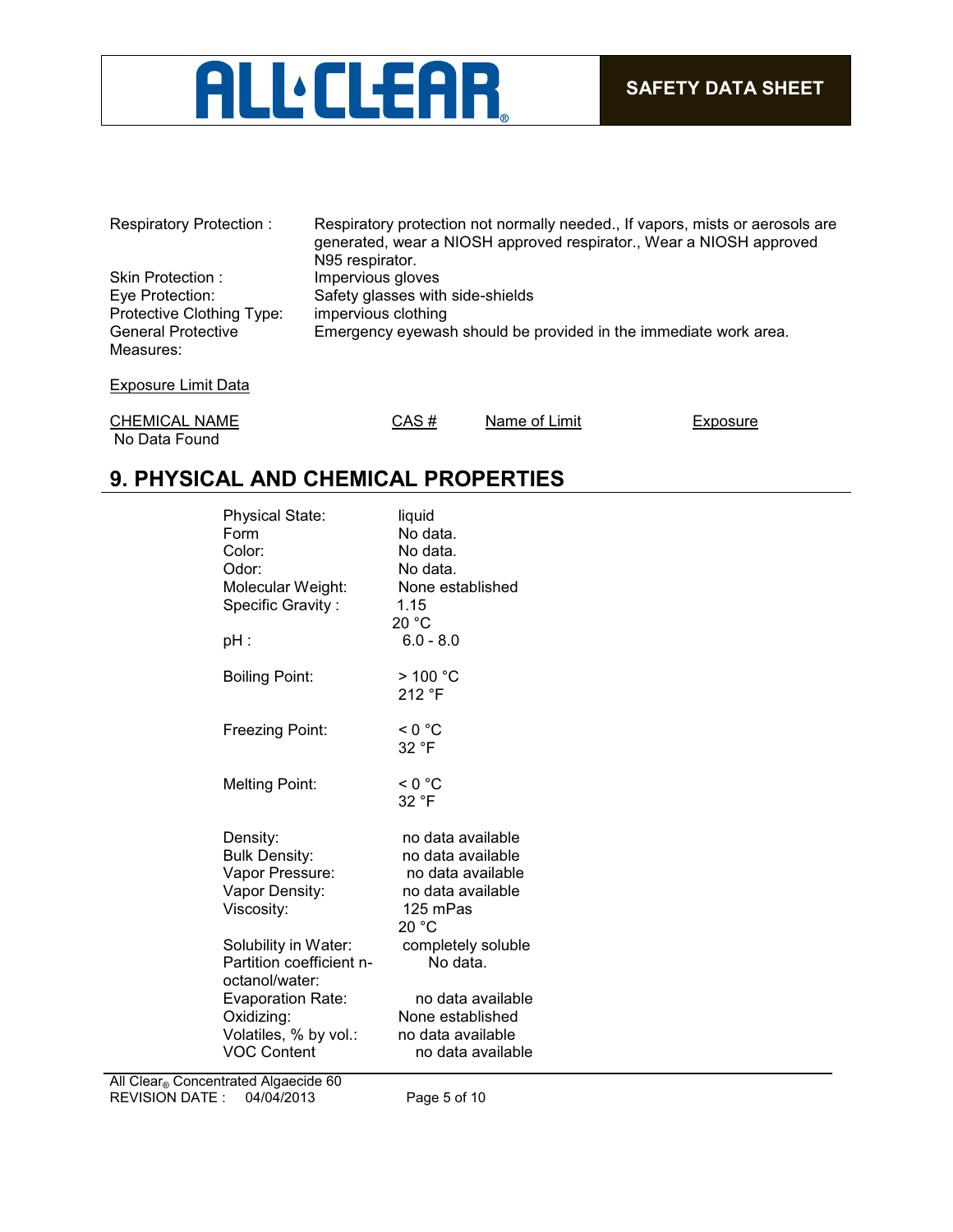

HAP Content No data

# **10. STABILITY AND REACTIVITY**

Stability and Reactivity Summary: Stable under normal conditions.<br>Conditions to Avoid: Fleat, flames and sparks. Chemical Incompatibility: Anionic polymers Hazardous Decomposition Products: Carbon in Decomposition Temperature: No data Decomposition Temperature:

Heat, flames and sparks.<br>Anionic polymers

# **11. TOXICOLOGICAL INFORMATION**

| Component Animal Toxicology                                                                                       |                                                                                                                                                                                  |
|-------------------------------------------------------------------------------------------------------------------|----------------------------------------------------------------------------------------------------------------------------------------------------------------------------------|
| Oral LD50 value:<br>POLY JOXYETHYLENE<br>(DIMETHYLIMINIO)<br><b>ETHYLENE</b>                                      | LD50 (60% Active Ingredient) = $1,951$ mg/kg<br>rat male                                                                                                                         |
| POLY JOXYETHYLENE<br>(DIMETHYLIMINIO)<br><b>ETHYLENE</b>                                                          | LD50 (60% Active Ingredient) = $2,587$ mg/kg rat female                                                                                                                          |
| Component Animal Toxicology                                                                                       |                                                                                                                                                                                  |
| Dermal LD50 value:<br>POLY JOXYETHYLENE<br>(DIMETHYLIMINIO)<br><b>ETHYLENE</b>                                    | LD50 (60% Active Ingredient) $> 2,000$ mg/kg<br>rabbit                                                                                                                           |
| Component Animal Toxicology<br>Inhalation LC50 value:<br>POLY JOXYETHYLENE<br>(DIMETHYLIMINIO)<br><b>ETHYLENE</b> | LC50 4 h $(60\%$ Active Ingredient) = 2.9 ppm rat                                                                                                                                |
| <b>Product Animal Toxicity</b><br>Oral LD50 value:<br>Dermal LD50 value:<br>Inhalation LC50<br>value:             | $= 1.951$ mg/kg rat maleLD50 $= 2.587$ mg/kg rat female<br>LD50<br>> 2,000 mg/kg<br>LD50<br>rabbit<br>LC50 4 h Approximately<br>3 ppm rat                                        |
| Skin Irritation:                                                                                                  | Contact would be expected to cause transient redness if not washed off and left on<br>the skin for an extended period of time., Not considered to be a primary skin<br>irritant. |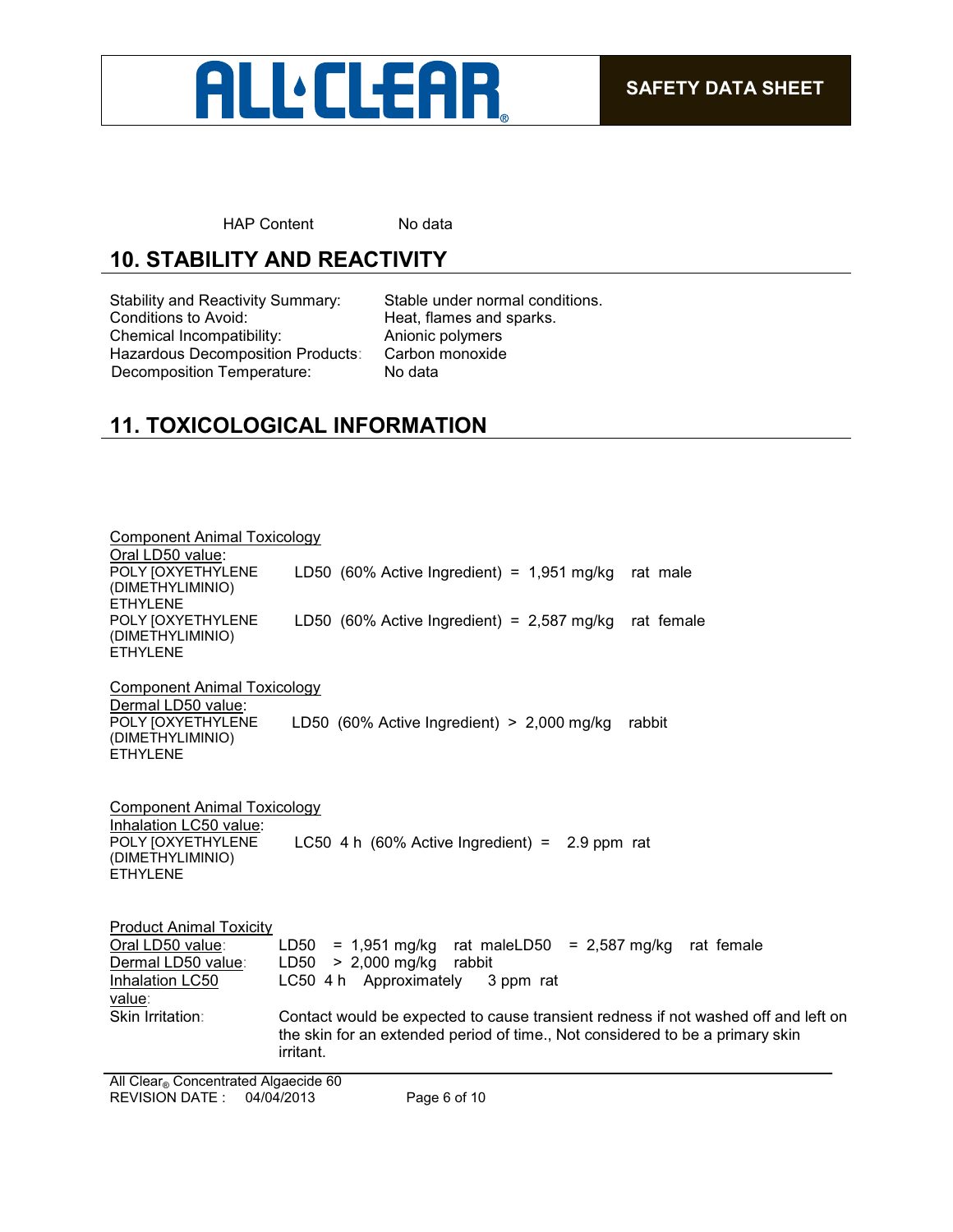

| Eye Irritation:<br><b>Skin Sensitization:</b> | May cause mild eye irritation.<br>Buehler method test. | This material is not known or reported to be a skin or respiratory sensitizer., A<br>similar product was found to be a negative skin sensitizer in the Guinea pig                                                                                                                                                                                                                     |
|-----------------------------------------------|--------------------------------------------------------|---------------------------------------------------------------------------------------------------------------------------------------------------------------------------------------------------------------------------------------------------------------------------------------------------------------------------------------------------------------------------------------|
| Acute Toxicity:                               | discomfort.                                            | May cause mild eye irritation. Ingestion may cause mild gastrointestinal                                                                                                                                                                                                                                                                                                              |
| Subchronic / Chronic<br>Toxicity:             |                                                        | Not known or reported to cause subchronic or chronic toxicity.                                                                                                                                                                                                                                                                                                                        |
| Reproductive and<br>Developmental Toxicity:   | teratogenicity or fetotoxicity was seen.               | This chemical has been tested in laboratory animals and no evidence of                                                                                                                                                                                                                                                                                                                |
| Mutagenicity:                                 | conditions of the test.                                | Not known or reported to be mutagenic. A similar product was tested in a<br>mutagenicity assay and was found to be non-mutagenic under the                                                                                                                                                                                                                                            |
| Carcinogenicity:<br>POLY JOXYETHYLENE         | (DIMETHYLIMINIO) ETHYLENE                              | This product is not known or reported to be carcinogenic by any reference<br>source including IARC, OSHA, NTP or EPA.<br>A two-year rat carcinogenicity study showed a slight<br>increase in c-cell adenomas in female rats. Studies with<br>male rats and male and female mice did not show any<br>evidence of carcinogenic response. This product is not<br>considered a carcinogen |

# **12. ECOLOGICAL INFORMATION**

Overview: Very toxic to aquatic life.

## Ecological Toxicity Values for: **POLY [OXYETHYLENE (DIMETHYLIMINIO) ETHYLENE**

| Rainbow trout (Salmo gairdneri), |  |        | $-$ 96 h LC50 = 0.047 mg/l        |
|----------------------------------|--|--------|-----------------------------------|
| <b>Bluegill sunfish</b>          |  |        | 96 h LC50 = $0.21$ mg/l           |
| Fathead minnow (Pimephales       |  |        | $-96 h$ LC50 = 0.26 mg/l          |
| promelas),                       |  |        |                                   |
|                                  |  |        | Mysid shrimp - 96 h LC50= 13 mg/l |
| Daphnia magna,                   |  | $\sim$ | 48 h LC50= 0.37 mg/l              |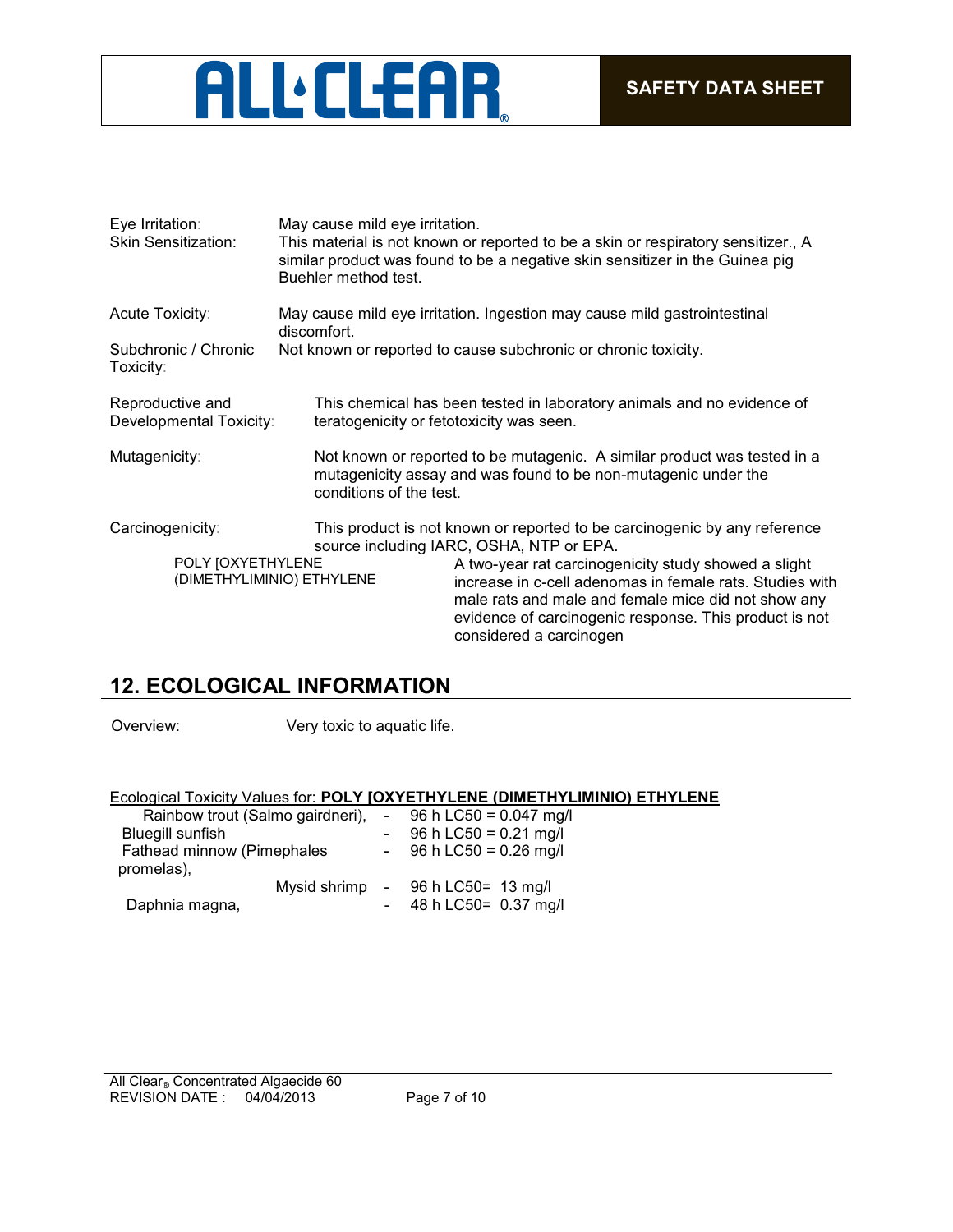

## **13. DISPOSAL CONSIDERATIONS**

**CARE MUST BE TAKEN TO PREVENT ENVIRONMENTAL CONTAMINATION FROM THE USE OF THE MATERIAL. THE USER OF THE MATERIAL HAS THE RESPONSIBILITY TO DISPOSE OF UNUSED MATERIAL, RESIDUES AND CONTAINERS IN COMPLIANCE WITH ALL RELEVANT LOCAL, STATE AND FEDERAL LAWS AND REGULATIONS REGARDING TREATMENT, STORAGE AND DISPOSAL FOR HAZARDOUS AND NONHAZARDOUS WASTES.** 

Waste Disposal Summary: If this product becomes a waste, it DOES NOT meet the criteria of a hazardous waste as defined under 40 CFR 261, in that it does not exhibit the characteristics of hazardous waste of Subpart C, nor is it listed as a hazardous waste under Subpart D.As a nonhazardous liquid waste, it should be disposed of in accordance with local, state and federal regulations.

Potential US EPA Waste Codes : not applicable

## **14. TRANSPORT INFORMATION**

Land (US DOT): UN3082 ENVIRONMENTALLY HAZARDOUS SUBSTANCE, LIQUID, N.O.S. (POLY [OXYETHYLENE (DIMETHYLIMINIO) ETHYLENE]) 9 III Water (IMDG): UN3082 ENVIRONMENTALLY HAZARDOUS SUBSTANCE, LIQUID, N.O.S., (POLY [OXYETHYLENE (DIMETHYLIMINIO) ETHYLENE]) 9 III MARINE POLLUTANT

| Air (IATA):                      | UN3082 ENVIRONMENTALLY HAZARDOUS SUBSTANCE. LIQUID. N.O.S |  |
|----------------------------------|-----------------------------------------------------------|--|
|                                  | (POLY [OXYETHYLENE (DIMETHYLIMINIO) ETHYLENE]) 9 III      |  |
| Emergency Response Guide Number: | ERG # 171                                                 |  |

Transportation Notes**:** Material is not regulated for ground transportation within the US if shipped in non-bulk packages. Material is not regulated as a marine pollutant for ground, rail car, or aircraft transportation within the USA if shipped in non bulk packages per marine pollutant exception 49 CFR 171.4(c).

EMS: F-A, S-F

## **15. REGULATORY INFORMATION**

#### **UNITED STATES:**

Toxic Substances Control Act (TSCA): This is an EPA registered pesticide. EPA Pesticide Registration Number: None established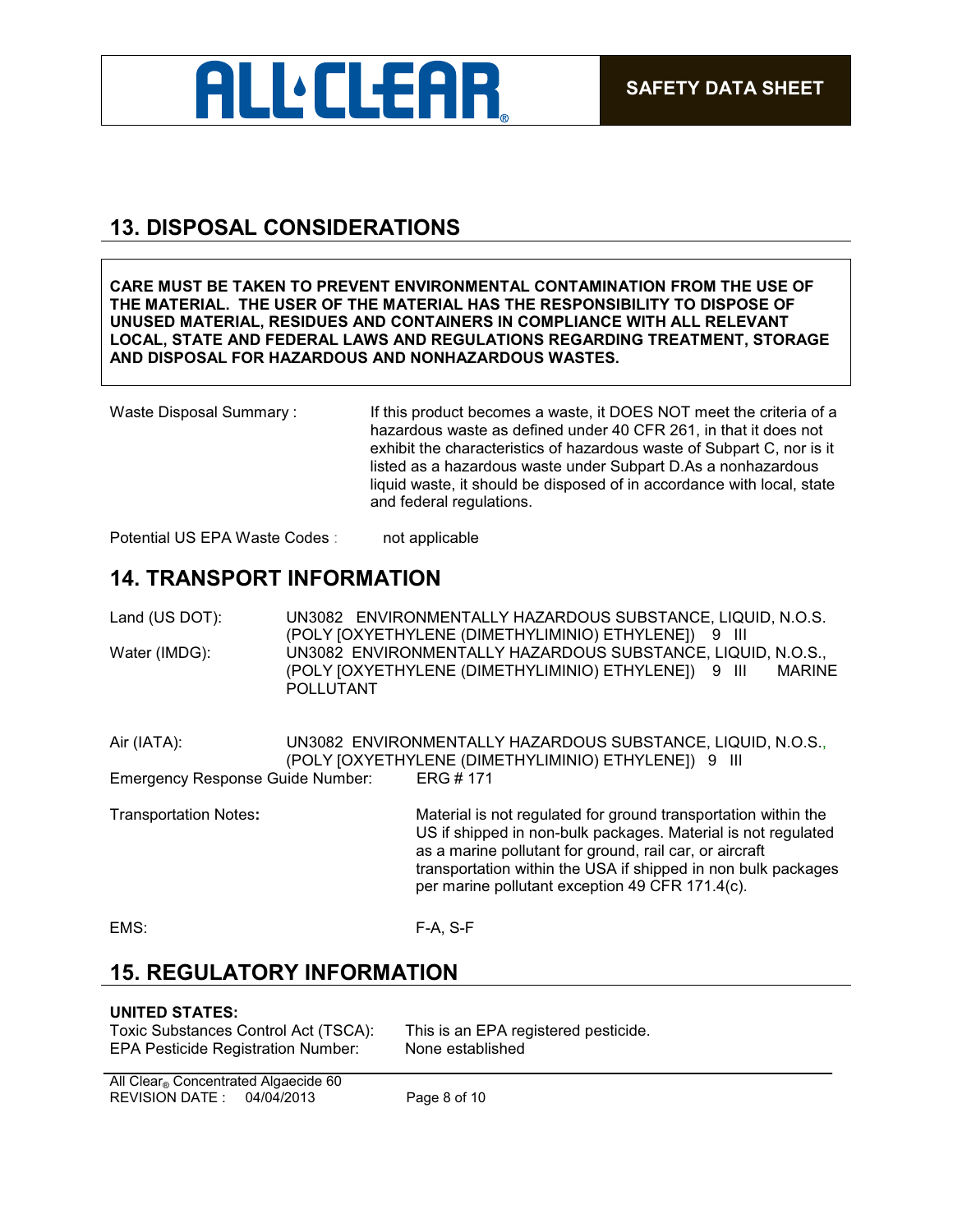

| <b>FIFRA Listing of Pesticide Chemicals</b> |  |
|---------------------------------------------|--|
| (40 CFR 180):                               |  |

This product is regulated under the Federal Insecticide, Fungicide and Rodenticide Act. It must be used for purposes consistent with its labeling.

### **Superfund Amendments and Reauthorization Act (SARA) Title III:**

Hazard Categories Sections 311 / 312 (40 CFR 370.2):

| Health   | Immediate (Acute) Health Hazard |
|----------|---------------------------------|
| Physical | None                            |

#### **Emergency Planning & Community Right to Know (40 CFR 355, App. A):**

**Extremely Hazardous Substance Section 302 - Threshold Planning Quantity:**

ZUS\_SAR302 TPQ (threshold planning None established quantity)

#### **Reportable Quantity (49 CFR 172.101, Appendix):**

| ZUS_CERCLA Reportable quantity | None established |
|--------------------------------|------------------|
| ZUS_SAR302 Reportable quantity | None established |

#### **Supplier Notification Requirements (40 CFR 372.45), 313 Reportable Components**

| ZUS SAR313 | De minimis concentration | None established |
|------------|--------------------------|------------------|
|            |                          |                  |

#### **Clean Air Act Toxic ARP Section 112r:** CAA 112R None established

**Clean Air Act Socmi:** HON SOC None established

**Clean Air Act VOC Section 111:** None established

### **Clean Air Act Haz. Air Pollutants Section 112:** ZUS\_CAAHAP None established

ZUS\_CAAHRP None established

CAA AP None established

#### **State Right-to-Know Regulations Status of Ingredients**

#### **Pennsylvania:**

| CAS#                                    | <b>NAME</b><br>$\overline{\phantom{a}}$<br>)MP<br>)N⊢N ∶ |
|-----------------------------------------|----------------------------------------------------------|
|                                         |                                                          |
| All Clear®<br>Concentrated Algaecide 60 |                                                          |